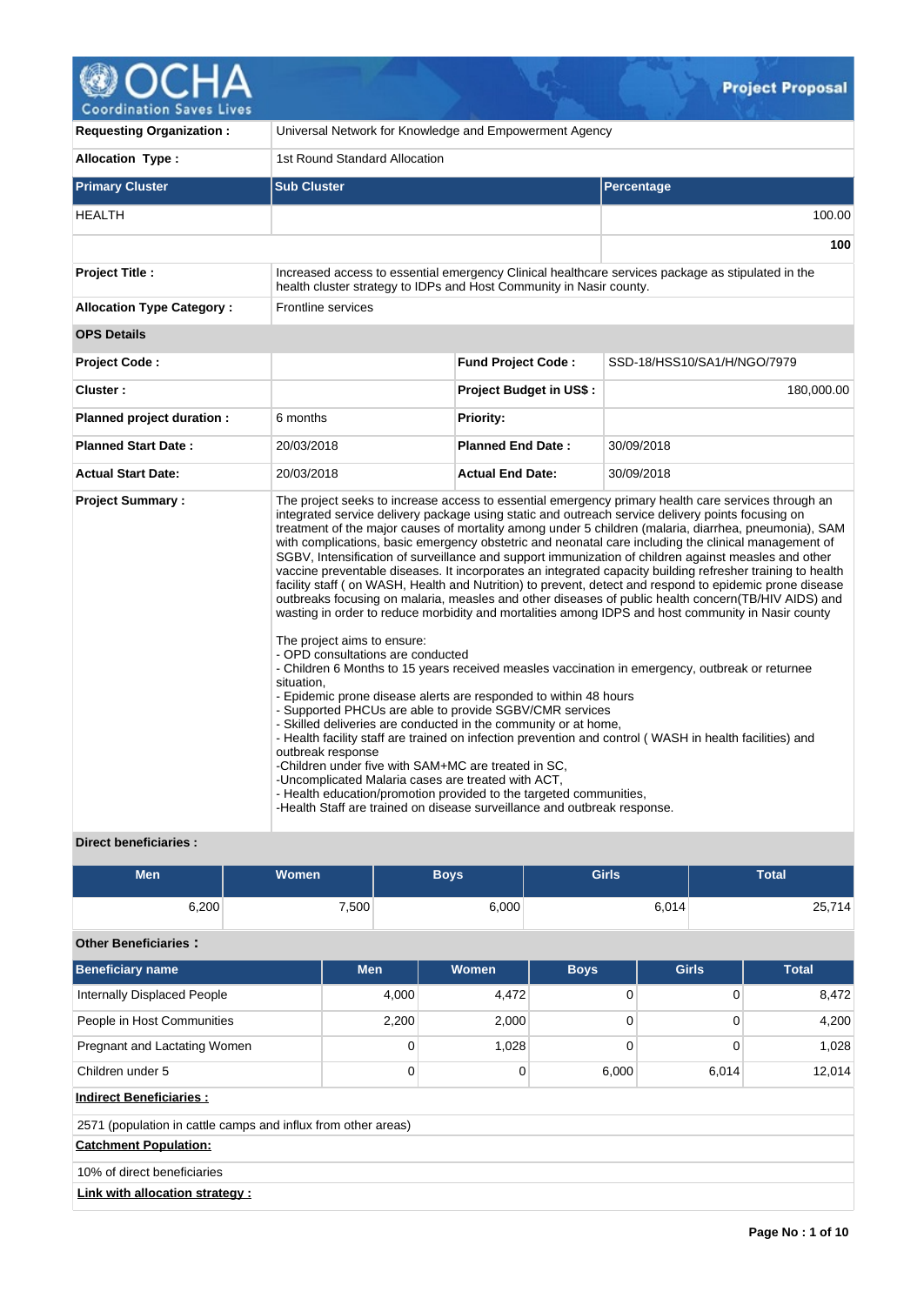## 6 PHCUs

2 mobile teams

2PHCCs covering (SAM with medical Complications and Clinical management of rape (CMR) and will focus on all the activities and indicators aligned to the clinical packages as per the Health Cluster strategy for this allocation

The project aims at ensuring access to essential emergency health care to IDPs and vulnerable community in Nasir county.

UNKEA will strengthen two PHCCs, 6 PHCUs and open 2 Mobile teams to reach 25,714 beneficiaries targeting 6 payams of Nasir County. The activities aligned with the Health Cluster clinical packages as identifies will be implemented.

The project will ensure gender sensitivity by stratifying all gender parameters (Men/Women/Boys/girls)

## **Sub-Grants to Implementing Partners :**

| <b>Partner Name</b>                                   | <b>Partner Type</b> | <b>Budget in US\$</b>       |
|-------------------------------------------------------|---------------------|-----------------------------|
|                                                       |                     |                             |
| Other funding secured for the same project (to date): |                     |                             |
| <b>Other Funding Source</b>                           |                     | <b>Other Funding Amount</b> |

## **Organization focal point :**

| <b>Name</b>               | <b>Title</b>             | Email                      | Phone         |
|---------------------------|--------------------------|----------------------------|---------------|
| Simon Bhan Chuol          | Executive Director       | unkea.southsudan@gmail.com | +211955295774 |
| Tobijo Denis Sokiri Moses | Programmes Manager       | unkea.pm@gmail.com         | 0955652788    |
| Lai Daniel                | <b>Health Specialist</b> | lailoa@gmail.com           | +211928727333 |
| Lock Simon Peter          | Health Manager           | unkea.healthm@gmail.com    | 0954497088    |
| David Dak Deng            | <b>Finance Manager</b>   | unkea.fina@gmail.com       | 0921215242    |
| <b>BAAVABAILLE</b>        |                          |                            |               |

## **BACKGROUND**

## **1. Humanitarian context analysis**

The Protracted conflict in South Sudan has caused erosion of physical and social infrastructure and death and displacement of hundreds of thousands of people in Upper Nile and Jonglei States. Nasir County is among the most affected with recurrent attacks often causing more displacements, death and destruction of health infrastructure The national financial crises have worsened the situation. According to the World Bank, over half (51%) of the 12.3 million South Sudanese live below the national consumption poverty line. This situation is worse in Nasir County where more people are displaced, livelihoods destroyed and more fighting being reported. Renewed fighting In Nasir County in January 2017 displaced an estimated 33,000 people according to IRNA report. The report indicated that, nearly 4,000 people were staying with host communities in Jikmir center and Retguk village in Maker payam; more than 11,500 people were staying in and around Malual, including at the cattle camp; and a further 6,600 people were estimated to be staying in Bou village of Burbei stretching along the Giro river and a further 11,000 people were likely to be displaced within Nasir County. The last of such attacks occurred on the 12th of February 2018 at Nyatot, Torpoat and Pandanyang Villages resulting to over 60 wounded women, children and men being treated at Mandeng Health facility. Since the July 2016 crises, health and nutrition service delivery systems remained weak in Nasir and. A SMART survey conducted in June 2016, indicated poor health and nutrition indicators. According to the report, global acute malnutrition (GAM) rate was above emergency threshold at 21.8%. The survey further reported high under five mortality rates of 2.57/10,000/day. It indicated that 75% of the under-five mortality was due to infections mainly malaria, diarrhea and pneumonia.

## **2. Needs assessment**

The conflict in the Eastern part of Upper Nile State continues to displace and increase the vulnerability of the population. Renewed fighting erupted in February 2018 in Nasir, continued clashes between Government and opposition forces in addition to inter clan conflicts created more displacement of people. Nasir is known to be host a large number of IDPs due to its proximity to Ethiopia. Basic health care system was extremely weakened in Nasir county with severe shortages of health workers and functional facilities including the county health department. 10 of the 18 health facilities are functional including Jikmir PHCC, Mading PHCC, Keich-kuon PHCC, Kierwan PHCC, Mandeng PHCU, Kuetrengke PHCU, Torpuot PHCU, Dinkar PHCU, Roam PHCU and Maker. Nasir hospital remains closed due to the insecurity. UNKEA received the 2nd Allocation of SSHF 2017 and managed to Increase the number of skilled health workers, drug supplies and access to integrated essential emergency primary health care services in 6 health facilities within the county. This allocation prevent rapture of essential services and will go a long way in maintaining, strengthening and expanding the services especially the management of SAM with medical complication in two stabilization centers (Jikmir and Mandeng PHCCs). A recent carried out by UNKEA's M&E team reported the need to the infrastructure of the PHCUs, furnish, avail medical equipment and secure the health facilities.

## **3. Description Of Beneficiaries**

The beneficiaries will be IDPs and host community in Nasir County; it will be a gender sensitive project and will benefit men and women, boys and girls. Vulnerable communities will be given a special focus that is children under five years, women and the elderly people with disabilities. Total Beneficiaries =  $25714$ ; Women =  $7500$ , Men = $6200$ , Girls =  $6014$ , boys =  $6000$ 

## **4. Grant Request Justification**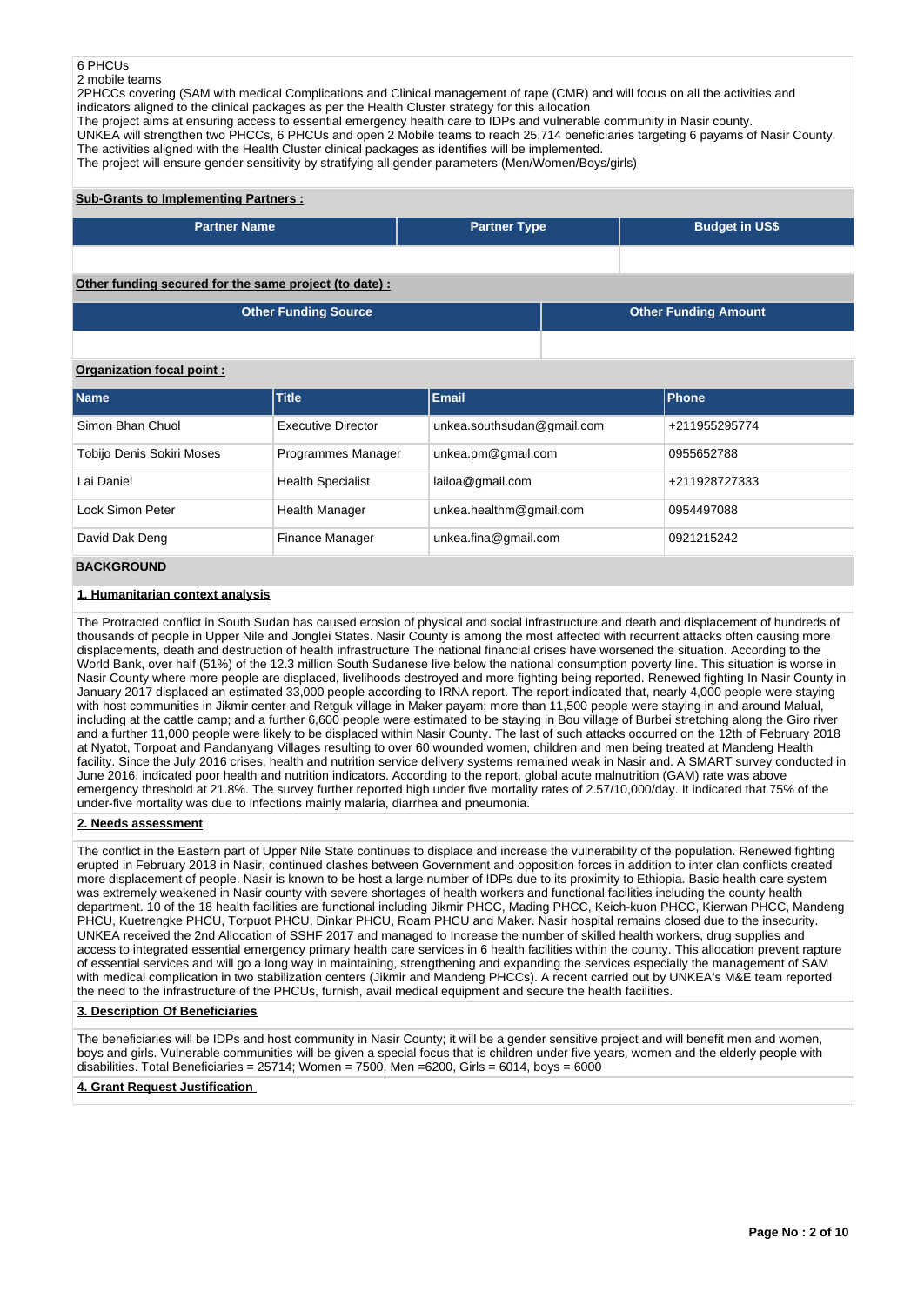This funding is requested to support UNKEA's Emergency response initiative (ERI) by providing basic health care services to vulnerable IDPs and host communities in 6 fixed health facilities of Maker PHCU+, Torpuot PHCU, Kwetrengke, DInkar PHCU, Roam PHCU and 2 outreach sites of Torkech and Mandeng in Nasir county. This funding will sustain and prevent rapture in providing continued humanitarian health assistance to the vulnerable IDPs, returnees and host communities. Scaling up provision of basic clinical consultations and treatment of common ailments such as malaria, diarrhea and pneumonia will reduce morbidity and mortality. Scaling up immunization services, vitamin A supplementation, deworming, IPT, clinical management of SGBV survivors, provision of safe and clean deliveries will enhance maternal, neonatal and child health, Accelerating grass root level community awareness will contribute to reduction in spread of communicable diseases. With 15 years existence in Nasir County, UNKEA has a strong community's support and acceptability making its programmes cost effective and sustainable through working with community volunteers. UNKEA has viable working relationship with the government, NGOs and donor partners such as CHD, UNICEF and SMoH in supporting the health care system in Nasir County. Through partnership agreement with PSI and WHO, UNKEA is receiving a non-cost supply of ACTs and RDTs, and essential drugs for management of malaria and other communicable diseases. Nutrition supplies will be through a partnership agreement UNKEA has with UNICEF.

## **5. Complementarity**

The project will complement on the ongoing health and nutrition project so that a comprehensive package of health and nutrition services is provided to the community. It will also help restore emergency health services, filling the gap due to scale lack of funding. The immunization services will also work in tandem with Acute Flaccid Paralysis and Guinea worm eradication surveillance that UNKEA is currently undertaking in Nasir County.

## **LOGICAL FRAMEWORK**

## **Overall project objective**

To ensure increased access to essential primary health care services to reduce morbidity and mortalities due to malaria, cholera and Severe acute malnutrition through clinical consultations and treatment, strengthening surveillance and emergency vaccinations, health education and treatment of severe acute malnutrition with medical complications.

#### **HEALTH**

| <b>Cluster objectives</b>                                                                                                                                                      | <b>Strategic Response Plan (SRP) objectives</b>                                                       | <b>Percentage of activities</b> |
|--------------------------------------------------------------------------------------------------------------------------------------------------------------------------------|-------------------------------------------------------------------------------------------------------|---------------------------------|
| Improve access and scale-up<br>responsiveness to essential health-care<br>needs of the vulnerable populations by<br>focusing on the major causes of morbidity<br>and mortality | SO1: Save lives by providing timely and<br>integrated multisector assistance to reduce<br>acute needs | 60                              |
| Prevent, detect and respond to epidemic-<br>prone disease outbreaks and promote WASH<br>in health facilities for conflict-affected and<br>vulnerable populations               | SO1: Save lives by providing timely and<br>integrated multisector assistance to reduce<br>acute needs | 40                              |

**Contribution to Cluster/Sector Objectives :** The planned emergency response aims at ensuring access to essential life-saving services to targeted IDPs and vulnerable host communities which is in line with the Cluster objectives. This project stems from the needs, justification and findings of assessments and reports that explain the level of conflict and health risk exposure and the needs of vulnerable groups in the area of interest. The project also targets specific protection risk groups (Rape survivors, victims of physical and psychological traumawomen/men/ girls/boys) which contribute to the strategic objective of the cluster.

The target locations are aligned to the Health cluster priority locations for this allocation.

Beneficiaries and activities are derived from the HC clinical packages which efficiently and effectively contribute to the overall strategy of ensuring access to life saving essential health care services including health protection and reduction in morbidity and mortality of vulnerable groups.

## **Outcome 1**

Increased accesses to essential health care services in Nasir County.

# **Output 1.1**

## **Description**

Increased access to curative consultations and management of SAM with Medical complications

### **Assumptions & Risks**

Security stability in the project area,

• Uninterrupted funding and supply of relief items and drugs,

• Continued acceptability and community support,

• Commitment and support of partner to the project,

• Continued accessibility to project sites,

## **Indicators**

|                                                                                                                                                                  |                |                                                                              | End cycle beneficiaries | End<br>cycle |                   |    |               |  |  |  |  |
|------------------------------------------------------------------------------------------------------------------------------------------------------------------|----------------|------------------------------------------------------------------------------|-------------------------|--------------|-------------------|----|---------------|--|--|--|--|
| Code                                                                                                                                                             | <b>Cluster</b> | <b>Indicator</b>                                                             | <b>Men</b>              | Women        | <b>Boys Girls</b> |    | <b>Target</b> |  |  |  |  |
| Indicator 1.1.1                                                                                                                                                  | <b>HEALTH</b>  | (Frontline Services) Number of OPD<br>Consultations                          |                         |              |                   |    | 13.576        |  |  |  |  |
| Means of Verification: Outpatient and inpatient registers, IDSR reports and EWARs reports, Health cluster 5Ws, Health cluster RRM<br>reports                     |                |                                                                              |                         |              |                   |    |               |  |  |  |  |
| Indicator 1.1.2                                                                                                                                                  | HFAI TH        | (Frontline Services) Number of children under 5<br>with SAM+MC treated in SC |                         |              | 74                | 76 | 150           |  |  |  |  |
| Means of Verification: Inpatient reports (Under five), Monthly reports, IDSR reports and EWARs reports, Health cluster 5Ws, Health cluster<br><b>RRM</b> reports |                |                                                                              |                         |              |                   |    |               |  |  |  |  |

#### **Activities**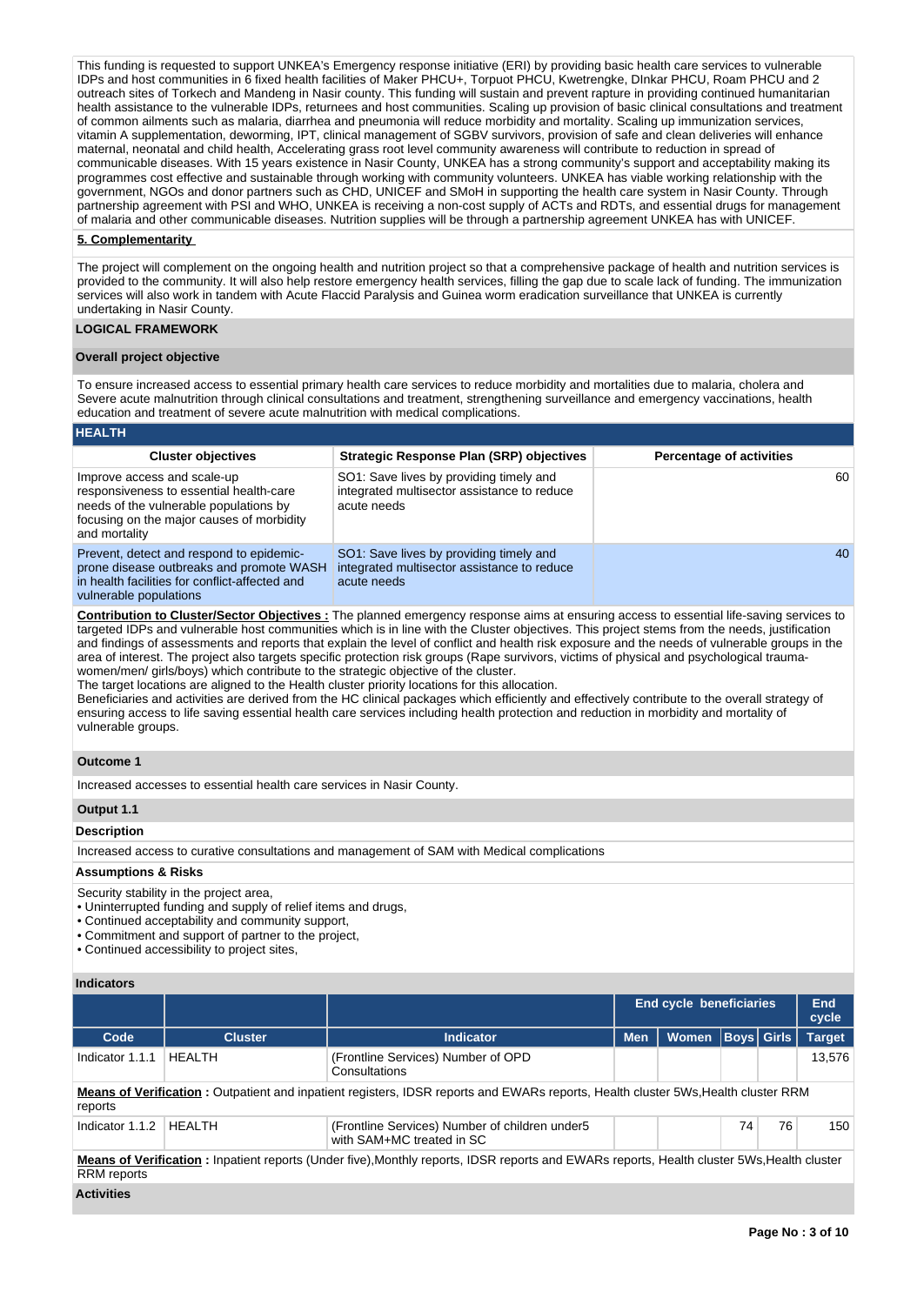## **Activity 1.1.1**

Conduct curative consultations to <5 and >5 boys and girls, men and women in 6 PHCUs and 2 Moblie clinics.

#### **Activity 1.1.2**

Conduct clinical management of children under 5 with severe acute malnutrition with medical complications in Jikmir and Mandeng stabilization centers

## **Output 1.2**

## **Description**

Improved SRHR services including SGBV and skilled delivery in Nasir County( Jikmir and Mandeng)

## **Assumptions & Risks**

Uninterrupted funding, and supply of RH kits, Continued acceptability and community support, Road access and means of transport

#### **Indicators**

|                                                                                                                                                            |                |                                                                                                      | <b>End cycle beneficiaries</b> |              |                   |  | End<br>cycle  |  |  |  |  |
|------------------------------------------------------------------------------------------------------------------------------------------------------------|----------------|------------------------------------------------------------------------------------------------------|--------------------------------|--------------|-------------------|--|---------------|--|--|--|--|
| Code                                                                                                                                                       | <b>Cluster</b> | <b>Indicator</b>                                                                                     | <b>Men</b>                     | <b>Women</b> | <b>Boys Girls</b> |  | <b>Target</b> |  |  |  |  |
| Indicator 1.2.1                                                                                                                                            | HEALTH         | (Frontline Services) Number of deliveries attended<br>by skilled birth attendant (facility or home). |                                |              |                   |  | 180           |  |  |  |  |
| Means of Verification: Delivery register, ANC register, Monthly reports, IDSR reports and EWARs reports, Health cluster 5Ws, Health<br>cluster RRM reports |                |                                                                                                      |                                |              |                   |  |               |  |  |  |  |
| Indicator 1.2.2                                                                                                                                            | HEALTH         | (Frontline Services) Number of health Facilities<br>providing SGBV/CMR services                      |                                |              |                   |  | 2             |  |  |  |  |
|                                                                                                                                                            |                | <b>Means of Verification: Health cluster 5 Ws, GPS coordinates, MoH data base, pictures</b>          |                                |              |                   |  |               |  |  |  |  |
| <b>Activities</b>                                                                                                                                          |                |                                                                                                      |                                |              |                   |  |               |  |  |  |  |
| Activity 1.2.1                                                                                                                                             |                |                                                                                                      |                                |              |                   |  |               |  |  |  |  |

Conduct skilled deliveries in Jikmir and Mandeng PHCCs

## **Activity 1.2.2**

Provide psychosocial support rape survivors and clinical management of rape in Jikmir and Mandeng PHCCs

## **Output 1.3**

#### **Description**

Improved knowledge, attitudes and practices though health education at health facility and community level in Nasir County.

## **Assumptions & Risks**

Uninterrupted funding, Stable security situation, Community ready to change

#### **Indicators**

|                   |                |                                                                                 |       | <b>End cycle beneficiaries</b>      |     |     |       |  |
|-------------------|----------------|---------------------------------------------------------------------------------|-------|-------------------------------------|-----|-----|-------|--|
| Code              | <b>Cluster</b> | Indicator                                                                       |       | Men   Women   Boys   Girls   Target |     |     |       |  |
| Indicator 1.3.1   | HEALTH         | (Frontline Services) Number of people reached by<br>health education /promotion | 3.300 | 4.000                               | 800 | 900 | 9.000 |  |
| - -<br>--- --- -- |                |                                                                                 |       |                                     |     |     |       |  |

**Means of Verification :** Attendance registers, Monthly reports, Health cluster 5Ws,Health cluster , RRM reports, Pictures

## **Activities**

## **Activity 1.3.1**

Conduct daily health education/promotion session 6 PHCUs.

## **Activity 1.3.2**

Conduct 12 Health education/promotions session in public places (Markets, Churches, Schools and traditional ceremonies.

## **Activity 1.3.3**

Conduct 2 meetings with key stakeholders (CHD, Community leaders, ROSS) to identify needs.

## **Outcome 2**

Strengthened disease surveillance and emergency vaccinations targeting children 6 months to 15 years for epidemic prone diseases,

## **Output 2.1**

#### **Description**

Increased disease surveillance, alert, verification and response within 48 hours

## **Assumptions & Risks**

Communication and reporting tools available, Stable security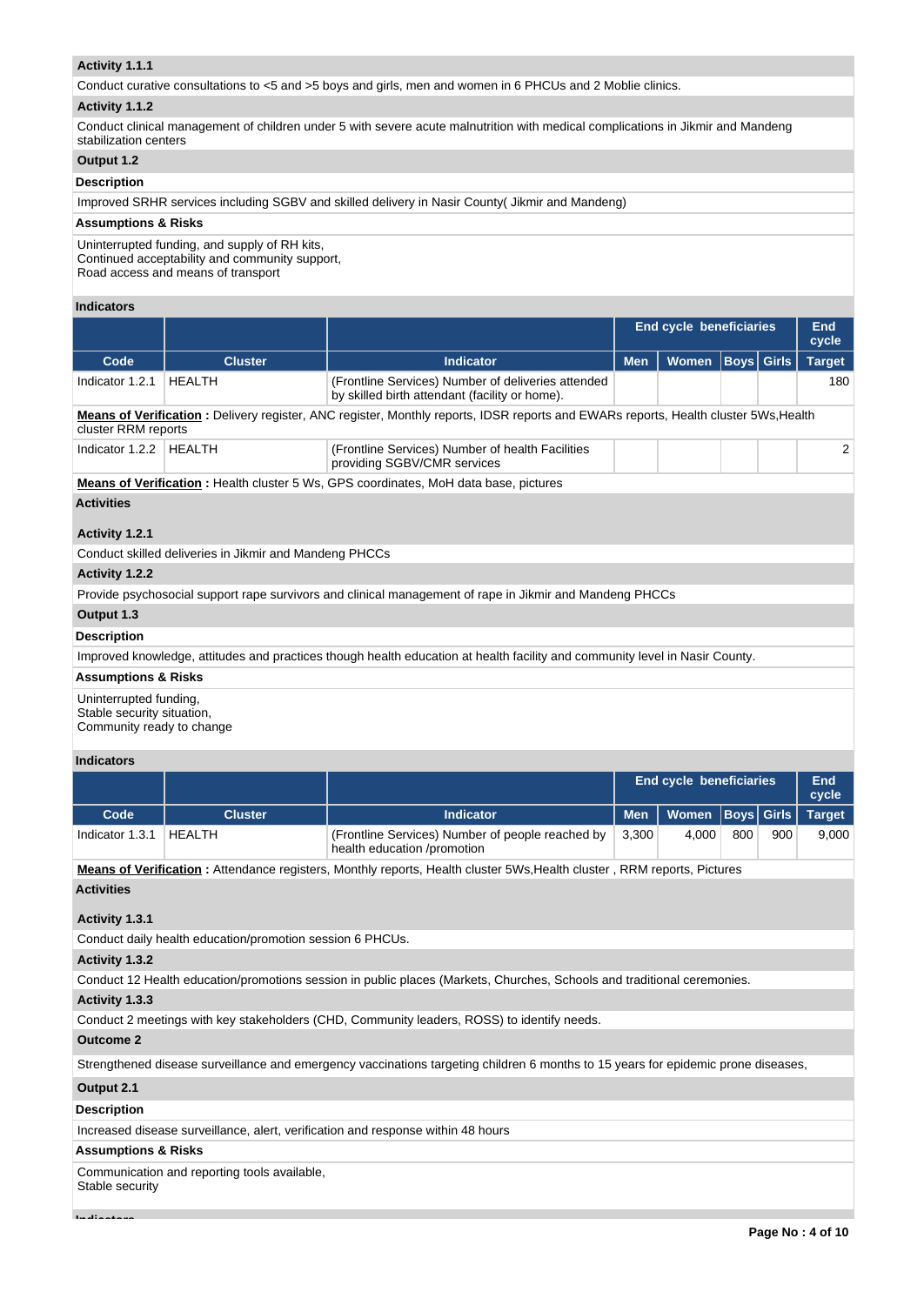| <b>Indicators</b>              |                                                                             |                                                                                                                                                |            |                                |                   |           |               |  |
|--------------------------------|-----------------------------------------------------------------------------|------------------------------------------------------------------------------------------------------------------------------------------------|------------|--------------------------------|-------------------|-----------|---------------|--|
|                                |                                                                             |                                                                                                                                                |            | <b>End cycle beneficiaries</b> |                   |           |               |  |
| Code                           | <b>Cluster</b>                                                              | <b>Indicator</b>                                                                                                                               | <b>Men</b> | Women                          | <b>Boys Girls</b> |           | <b>Target</b> |  |
| Indicator 2.1.1                | <b>HEALTH</b>                                                               | (Frontline Services) Number of epidemic prone<br>disease alerts responded to within 48 hours                                                   |            |                                |                   |           |               |  |
|                                |                                                                             | <b>Means of Verification: IDSR reports, Monthly reports, Health cluster 5Ws, Health cluster RRM reports</b>                                    |            |                                |                   |           |               |  |
| Indicator 2.1.2                | <b>HEALTH</b>                                                               | (Frontline Services) Number of children 6 months<br>to 15 years receiving measles vaccination in<br>emergency, outbreak or returnee situation. |            |                                | 1,36<br>4         | 1,36<br>4 | 2,728         |  |
|                                | <b>Means of Verification: EPI register</b>                                  |                                                                                                                                                |            |                                |                   |           |               |  |
| <b>Activities</b>              |                                                                             |                                                                                                                                                |            |                                |                   |           |               |  |
|                                |                                                                             |                                                                                                                                                |            |                                |                   |           |               |  |
| Activity 2.1.1                 |                                                                             |                                                                                                                                                |            |                                |                   |           |               |  |
|                                |                                                                             | Conduct routine health facility data collection and reporting (Weekly, Monthly and Quarterly reports)                                          |            |                                |                   |           |               |  |
| Activity 2.1.2                 |                                                                             |                                                                                                                                                |            |                                |                   |           |               |  |
|                                | Carry out outbreak notification, investigation and response within 48 hours |                                                                                                                                                |            |                                |                   |           |               |  |
| Activity 2.1.3                 |                                                                             |                                                                                                                                                |            |                                |                   |           |               |  |
|                                |                                                                             | Conduct Emergency Measles vaccinations for children 6 months to 15 years in emergency situation.                                               |            |                                |                   |           |               |  |
| Output 2.2                     |                                                                             |                                                                                                                                                |            |                                |                   |           |               |  |
| <b>Description</b>             |                                                                             |                                                                                                                                                |            |                                |                   |           |               |  |
|                                |                                                                             | Increased capacity of Health workers to improve on disease surveillance and infection control in the 6 PHCUs                                   |            |                                |                   |           |               |  |
| <b>Assumptions &amp; Risks</b> |                                                                             |                                                                                                                                                |            |                                |                   |           |               |  |
| Funding secured                |                                                                             |                                                                                                                                                |            |                                |                   |           |               |  |
| <b>Indicators</b>              |                                                                             |                                                                                                                                                |            |                                |                   |           |               |  |
|                                |                                                                             |                                                                                                                                                |            | <b>End cycle beneficiaries</b> |                   |           | End<br>cycle  |  |
| Code                           | <b>Cluster</b>                                                              | <b>Indicator</b>                                                                                                                               | <b>Men</b> | Women                          | <b>Boys</b> Girls |           | <b>Target</b> |  |
| Indicator 2.2.1                | <b>HEALTH</b>                                                               | (Frontline Services) Number of health workers<br>trained on infection prevention and control (Wash<br>in health facilities)                    | 20         | 20                             |                   |           | 40            |  |
|                                | <b>Means of Verification:</b> Training reports, Health cluster 5 Ws         |                                                                                                                                                |            |                                |                   |           |               |  |
| Indicator 2.2.2                | <b>HEALTH</b>                                                               | (Frontline Services) Number of staff trained on<br>disease surveillance and outbreak response                                                  | 20         | 20                             |                   |           | 40            |  |
|                                |                                                                             | <b>Means of Verification</b> : Training reports, Monthly reports, Health cluster 5Ws, Health cluster RRM reports, Pictures                     |            |                                |                   |           |               |  |
| <b>Activities</b>              |                                                                             |                                                                                                                                                |            |                                |                   |           |               |  |
| Activity 2.2.1                 |                                                                             |                                                                                                                                                |            |                                |                   |           |               |  |
|                                | Training of staff on disease surveillance and outbreak respons              |                                                                                                                                                |            |                                |                   |           |               |  |
| <b>Activity 2.2.2</b>          |                                                                             |                                                                                                                                                |            |                                |                   |           |               |  |
|                                |                                                                             | Training of health workers on infection prevention and control in health facilities                                                            |            |                                |                   |           |               |  |
| <b>Additional Targets:</b>     |                                                                             |                                                                                                                                                |            |                                |                   |           |               |  |

## **M & R**

## **Monitoring & Reporting plan**

The Project Log- frame and Work plan will be used to plan and measure implementation of activities.

1. Cluster M&E tools (FGD, support supervision assessments, accountability to affected population modalities) will be used to evaluate project response and performance.

2. UNKEA will be contributing to the health cluster clinical package performance tracking on a monthly basis.

3. Guidelines on SSHF reporting will be adhered to as per mid-term and End of project submission.

4. Joint evaluation exercises will be conducted by UNKEA, health cluster team and the CHD

5. Project reporting will use graphs and charts to represent project progress at all times.

6. Financial reporting will be analyzed on a monthly basis and shared with SSHF at the end of the project

## **Workplan**

| <b>Activitydescription</b>                                                                                                                                               | Year |  |   |   | 1   2   3   4   5   6   7   8   9  10  11  12 |                   |          |                         |  |  |
|--------------------------------------------------------------------------------------------------------------------------------------------------------------------------|------|--|---|---|-----------------------------------------------|-------------------|----------|-------------------------|--|--|
| Activity 1.1.1: Conduct curative consultations to <5 and >5 boys and girls, men and<br>women in 6 PHCUs and 2 Moblie clinics.                                            | 2018 |  | X | X | <b>X</b>                                      | X.                | IX.      |                         |  |  |
| Activity 1.1.2: Conduct clinical management of children under 5 with severe acute<br>malnutrition with medical complications in Jikmir and Mandeng stabilization centers | 2018 |  | X | X | ΙX.                                           | $\times$ $\times$ |          | $\mathsf{I} \mathsf{X}$ |  |  |
| Activity 1.2.1: Conduct skilled deliveries in Jikmir and Mandeng PHCCs                                                                                                   | 2018 |  | X | X | <sup>X</sup>                                  | X.                | <b>X</b> |                         |  |  |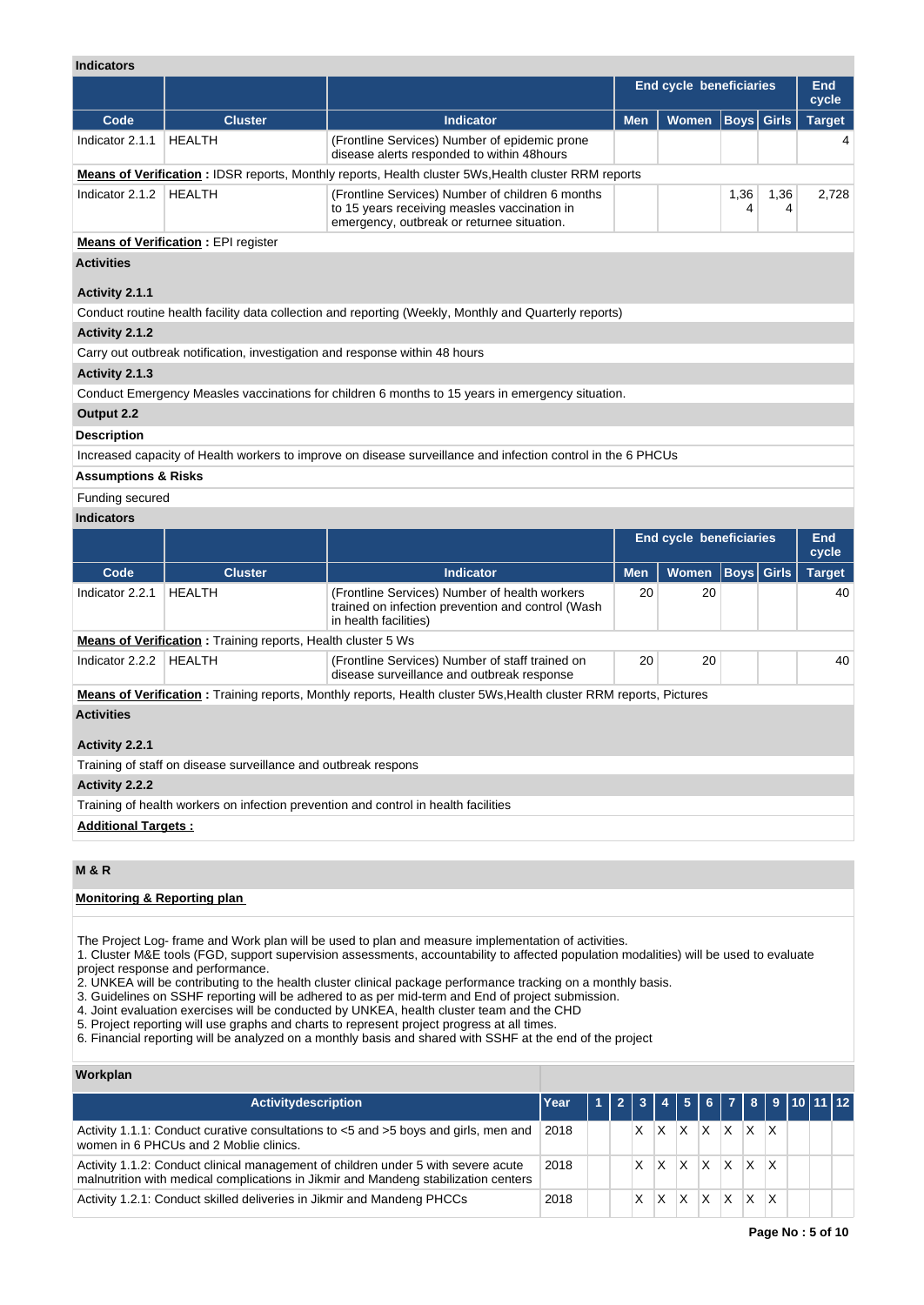| Activity 1.2.2: Provide psychosocial support rape survivors and clinical<br>management of rape in Jikmir and Mandeng PHCCs                 | 2018 | X. | X            | ΙX.          |              | $ X $ $ X $  |              | $\mathsf{I} \mathsf{X}$ |  |  |
|--------------------------------------------------------------------------------------------------------------------------------------------|------|----|--------------|--------------|--------------|--------------|--------------|-------------------------|--|--|
| Activity 1.3.1: Conduct daily health education/promotion session 6 PHCUs.                                                                  | 2018 | X  | X            | ΙX.          | ΙX.          | $\mathsf{X}$ | X.           | X                       |  |  |
| Activity 1.3.2: Conduct 12 Health education/promotions session in public places<br>(Markets, Churches, Schools and traditional ceremonies. | 2018 | X  | $\times$     | X.           | ΙX.          | $\mathsf{X}$ | $\mathsf{x}$ |                         |  |  |
| Activity 1.3.3: Conduct 2 meetings with key stakeholders (CHD, Community<br>leaders, ROSS) to identify needs.                              | 2018 |    | X            |              |              | x            |              |                         |  |  |
| Activity 2.1.1: Conduct routine health facility data collection and reporting (Weekly,<br>Monthly and Quarterly reports)                   | 2018 | X  | $\times$     | ΙX.          | ΙX.          | $\mathsf{X}$ | X.           | X                       |  |  |
| Activity 2.1.2: Carry out outbreak notification, investigation and response within 48<br>hours                                             | 2018 | X  | $\mathsf{x}$ | $\mathsf{x}$ | $\mathsf{X}$ | $\mathsf{X}$ | <b>X</b>     | $\mathsf{x}$            |  |  |
| Activity 2.1.3: Conduct Emergency Measles vaccinations for children 6 months to<br>15 years in emergency situation.                        | 2018 |    | X            |              |              |              |              | X                       |  |  |
| Activity 2.2.1: Training of staff on disease surveillance and outbreak respons                                                             | 2018 |    |              | Χ            |              |              |              |                         |  |  |
| Activity 2.2.2: Training of health workers on infection prevention and control in<br>health facilities                                     | 2018 |    |              | Χ            |              |              |              |                         |  |  |

## **OTHER INFO**

## **Accountability to Affected Populations**

UNKEA will develop a culture of engaging the community from the initiation of the project in order for the community to own it. Stakeholder workshops will be organized in the location identified for implementation of the response. The community will be consulted and provided with information regarding the project implementation. This will include engaging existing CHD, Community elders, Women, Youth groups, religious leaders and representatives of beneficiaries.

This will be the medium through which communities will be encouraged to express their concerns, views and provide regular feedback to the implementing partner in a regular structured modality. Other reasonable modalities for feedback that is useful to the

communities/beneficiaries will also be considered. These feedback will form part of the project performance reporting to the health cluster and will help guide the fine tuning of the project to enhance positive beneficiary experience.

#### **Implementation Plan**

1. Capacity building of the clinical and community staffs: All clinical and community teams involved in the implementation of the response will be provided initial orientation on their deliverables (Health, WASH, Nutrition and Protection as it pertains to the essential lifesaving packages

2. Technical guidelines, standard reporting formats (data collections tools) and protocols will be availed to ensure efficiency of the deliverables

3. Plan will be in place to mitigate stock outs

4. UNKEA will closely coordinate with the health cluster at National and sub national levels to ensure the response is in-line at all time with the health cluster strategy

The cluster will be informed regularly on the status of the implementation of the repose in-order to mitigate issues that will affect the response

## **Coordination with other Organizations in project area**

| Name of the organization | Areas/activities of collaboration and rationale                                                                                     |
|--------------------------|-------------------------------------------------------------------------------------------------------------------------------------|
| WHO.IMA.PSI              | Supplies, capacity building and advocacy, Supplies, capacity building<br>and advocacy and KA drugs, Mosquito nets and ACTS and RDTs |

## **Environment Marker Of The Project**

A: Neutral Impact on environment with No mitigation

#### **Gender Marker Of The Project**

2a-The project is designed to contribute significantly to gender equality

#### **Justify Chosen Gender Marker Code**

The project will focus on gender disparity and sensitivity to ensure that all the vulnerable populations enjoy the same positive essential lifesaving health services. Women bear the economic responsibilities of their families, are not in a position to make family and personal choices including reproductive issues.

The project will ensure that women and girls are empowered proportionally to be given equal opportunity to be employed and serve their community. Women and girls must receive equal treatment in accessing essential lifesaving clinical health and protection services. Special effort will be made to ensure that the needs of adolescent youth (Boys/Girls) will be provided equal opportunities.

#### **Protection Mainstreaming**

1. Standardized psychosocial support will be provided ensuring confidentiality and privacy of individual who seek such services.

2. Capacity building for staff in the health facility will be conducted.

3. UNKEA will conduct robust awareness and sensitization campaigns to raise awareness about their protection concerns and human rights. 4. The project will make use of community-based local protection mechanisms such as Community Complaints and Management Structures.

5. Persons with specific needs like the unaccompanied boys and girls; older people (Men and women) and disable women and men in our project implementation area will be given priority in emergency health services.

6. Gender parity in this project will be reflected in staffing and during treatment of patient in the health facilities.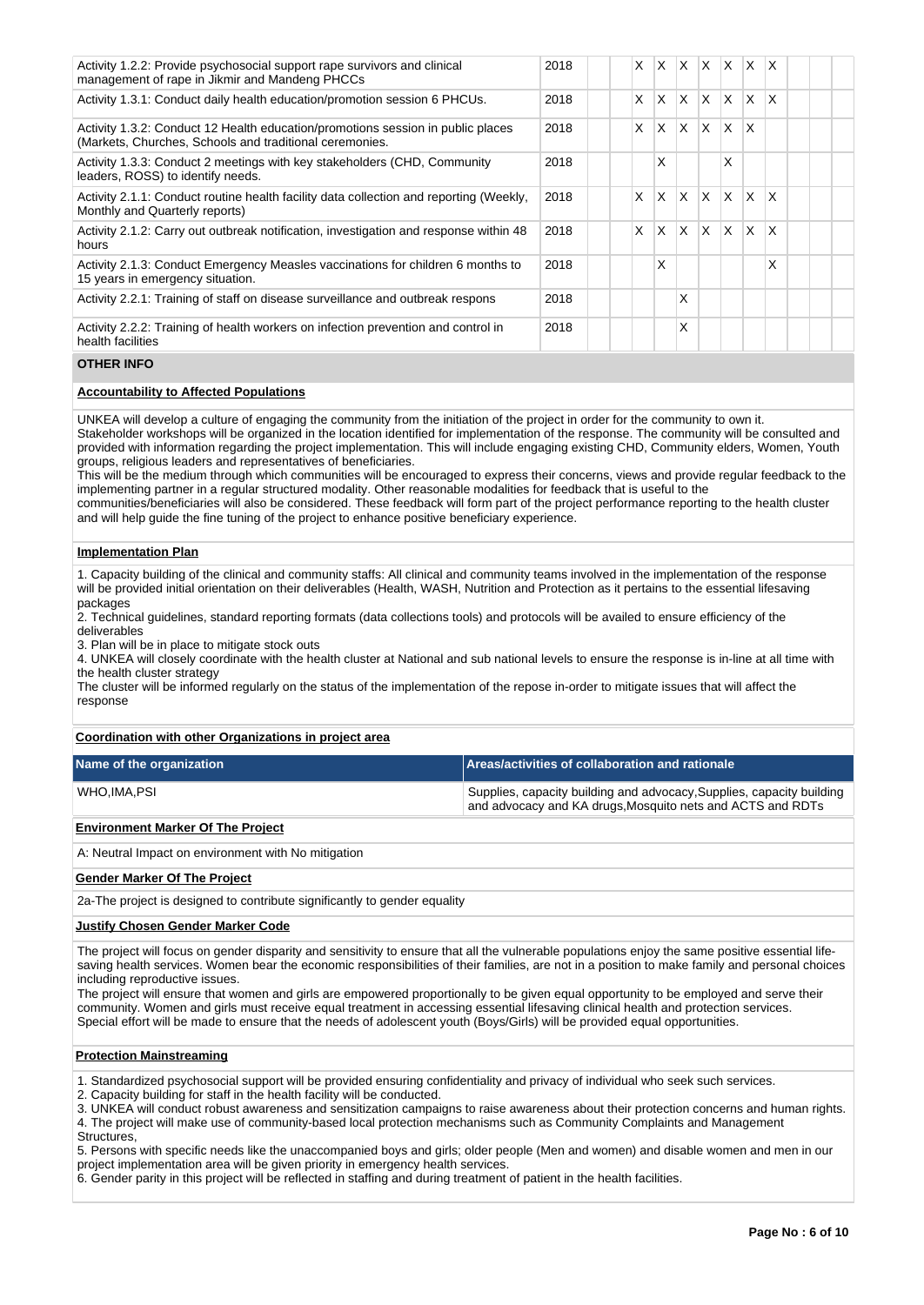## **Safety and Security**

UNKEA understands very well the context in South Sudan and is putting all measures to ensure that its staff members' lives are not put at risk. We coordinate clusters including Logistic Cluster to make sure supplies destined for distribution are transported safely to their final destinations and that the beneficiaries receive them in safety. UNKEA has a base in Nasir County are hosted. We attend regular UN security briefing meetings to get latest information about security in various parts of the country. We also have elaborate account with WFP for safe travels of our staff members and in case of evacuations. Our members are also trained to work with communities in a way that promote good relationship community-based approaches to project implementation

#### **Access**

UNKEA has been serving the Hard-to-reach areas in the target locations and other parts of Upper Nile. Since the start of crisis, UNKEA has been accessing both government and IO controlled areas without much difficulties. We are expecting to receive continuous support from local communities and authorities in the future, however, should there be any limitation in our ability to implement the project UNKEA will communicate immediately with Health cluster and OCHA/SSHF to seek amicable solutions.

## **BUDGET**

| Code | <b>Budget Line Description</b>                                                                                                                                                                         |   | D / S Quantity | <b>Unit</b><br>cost   | <b>Duration</b><br>Recurran charged<br><b>ce</b> | $\%$<br>to CHF | <b>Total Cost</b> |  |  |  |  |
|------|--------------------------------------------------------------------------------------------------------------------------------------------------------------------------------------------------------|---|----------------|-----------------------|--------------------------------------------------|----------------|-------------------|--|--|--|--|
|      | 1. Staff and Other Personnel Costs                                                                                                                                                                     |   |                |                       |                                                  |                |                   |  |  |  |  |
| 1.1  | <b>Executive Director</b>                                                                                                                                                                              | S |                | $1 \, 8,500$<br>.00.  | 6                                                | 15.00          | 7,650.00          |  |  |  |  |
|      | Overall leadership and advise Grade K, works 8 hours a day, medical allowance, national social security fund, transport allowance<br>are all included in the salary structure                          |   |                |                       |                                                  |                |                   |  |  |  |  |
| 1.2  | Programmes Manager                                                                                                                                                                                     | S | 1 <sup>1</sup> | 4,500<br>.00          | 6                                                | 50.00          | 13,500.00         |  |  |  |  |
|      | Oversee the overall implementation of all projects and provide guidance and mentorship to project managers on project<br>management and sustainability,                                                |   |                |                       |                                                  |                |                   |  |  |  |  |
| 1.3  | <b>Health Specialist</b>                                                                                                                                                                               | S | $\mathbf{1}$   | 3,500<br>.00          | 6                                                | 60.00          | 12,600.00         |  |  |  |  |
|      | Provide technical support to the project Grade J, works 8 hours a day, medical allowance, national social security fund, transport<br>allowance are all included in the salary structure               |   |                |                       |                                                  |                |                   |  |  |  |  |
| 1.4  | <b>Health Manager</b>                                                                                                                                                                                  | D |                | $1 \mid 2,700$<br>.00 | 6                                                | 100.00         | 16,200.00         |  |  |  |  |
|      | Project management and support Grade I, works 8 hours a day, medical allowance, national social security fund, transport<br>allowance are all included in the salary structure.                        |   |                |                       |                                                  |                |                   |  |  |  |  |
| 1.5  | <b>Clinical Officers</b>                                                                                                                                                                               | D | 1 <sup>1</sup> | 800.0<br>0            | 6                                                | 100.00         | 4,800.00          |  |  |  |  |
|      | Technical and supervisory role Grade G, works 8 hours a day, medical allowance, national social security fund, transport allowance<br>are all included in the salary structure.                        |   |                |                       |                                                  |                |                   |  |  |  |  |
| 1.6  | Registered Nurse/Midwife                                                                                                                                                                               | D | 2 <sup>1</sup> | 500.0<br>$\Omega$     | 6                                                | 100.00         | 6,000.00          |  |  |  |  |
|      | Provide nursing care and counseling to patients, Grade F, works 8 hours a day, medical allowance, national social security<br>fund, transport allowance are all included in the salary structure.      |   |                |                       |                                                  |                |                   |  |  |  |  |
| 1.7  | <b>Community Health Worker</b>                                                                                                                                                                         | D | 6 <sup>1</sup> | 200.0<br>U            | 6                                                | 100.00         | 7,200.00          |  |  |  |  |
|      | Diagnosis and treatment, Grade C, works 8 hours a day, medical allowance, national social security fund, transport allowance are all<br>included in the salary structure.                              |   |                |                       |                                                  |                |                   |  |  |  |  |
| 1.8  | Maternal and Child Health Worker                                                                                                                                                                       | D |                | 6 200.0<br>0          | 6                                                | 100.00         | 7,200.00          |  |  |  |  |
|      | Reproductive health support to the health facilities, Grade C, works 8 hours a day, medical allowance, national social security<br>fund, transport allowance are all included in the salary structure. |   |                |                       |                                                  |                |                   |  |  |  |  |
| 1.9  | <b>Community Mobiliser</b>                                                                                                                                                                             | D |                | 2 150.0<br>U          | 6                                                | 100.00         | 1,800.00          |  |  |  |  |
|      | Social mobilization and awareness, Grade B, works 8 hours a day, medical allowance, national social security fund, transport<br>allowance are all included in the salary structure.                    |   |                |                       |                                                  |                |                   |  |  |  |  |
| 1.10 | Data Clerks                                                                                                                                                                                            | D |                | 6 150.0<br>0          | 6                                                | 100.00         | 5.400.00          |  |  |  |  |
|      | Recording, Grade B, works 8 hours a day, medical allowance, national social security fund, transport allowance are all included in<br>the salary structure.                                            |   |                |                       |                                                  |                |                   |  |  |  |  |
| 1.11 | Guards                                                                                                                                                                                                 | D |                | 6 100.0<br>0          | 6                                                | 100.00         | 3,600.00          |  |  |  |  |
|      | 1 per PHCUs takes care of the health facility security, Grade A, works 8 hours a day, medical allowance, national                                                                                      |   |                |                       |                                                  |                |                   |  |  |  |  |
| 1.12 | <b>Field Manager</b>                                                                                                                                                                                   | D | 1              | 2,000<br>.00          | 6                                                | 80.00          | 9,600.00          |  |  |  |  |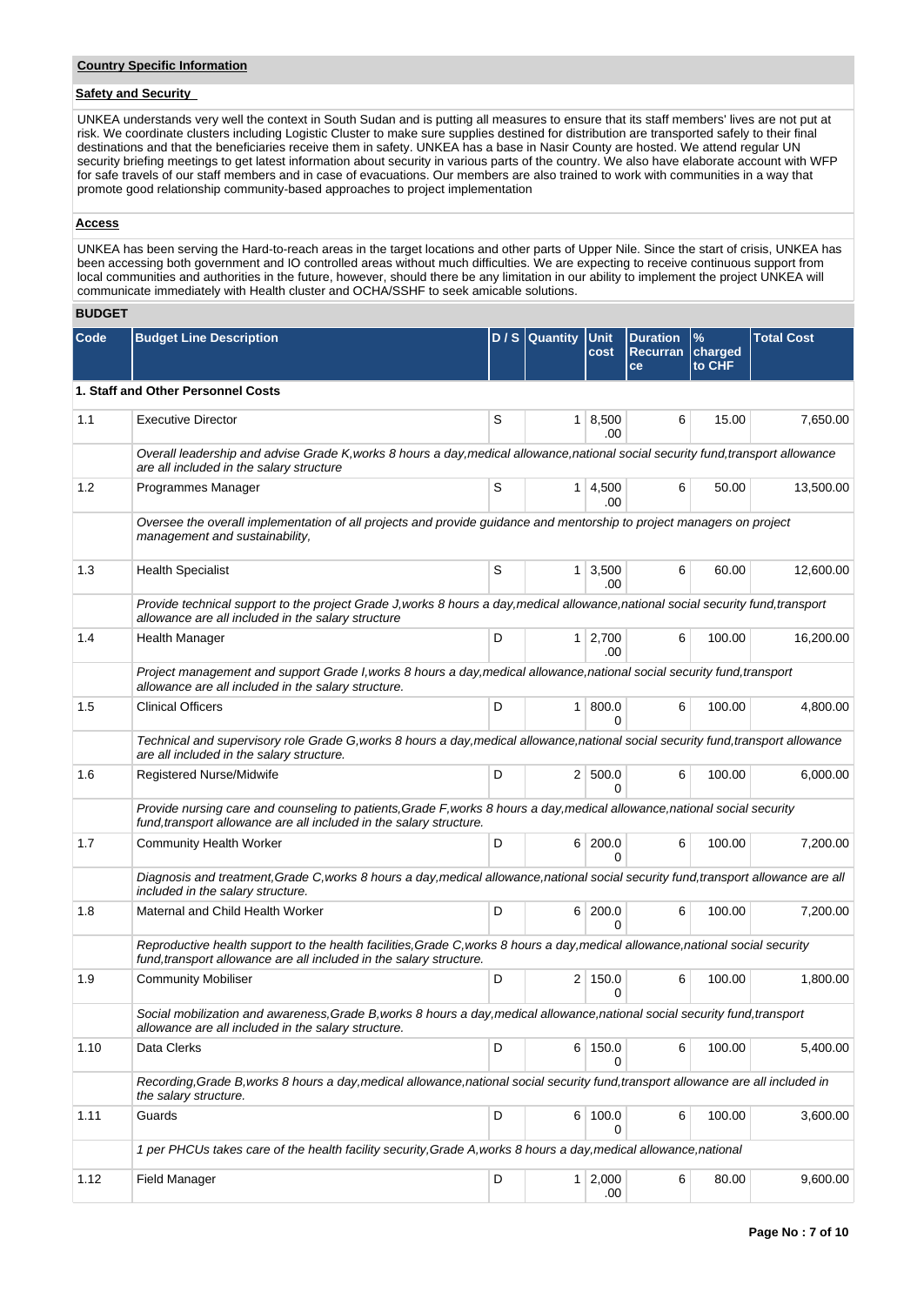|              | general field management for field manager and Administrator deal with administrative programs                                                                                                                                   |   |                |                        |                         |        |            |
|--------------|----------------------------------------------------------------------------------------------------------------------------------------------------------------------------------------------------------------------------------|---|----------------|------------------------|-------------------------|--------|------------|
| 1.13         | Store Keeper                                                                                                                                                                                                                     | D | 1 <sup>1</sup> | 150.0<br>0             | 6                       | 100.00 | 900.00     |
|              | Responsible for the medical store, prepares orders and supply records                                                                                                                                                            |   |                |                        |                         |        |            |
| 1.14         | Human Resources Manager                                                                                                                                                                                                          | S |                | $1 \mid 3,500$<br>.00  | 6                       | 15.00  | 3,150.00   |
|              | Human resource support, Grade J, works 8 hours a day, medical allowance, national social security fund, transport allowance are all<br>included in the salary structure.                                                         |   |                |                        |                         |        |            |
| 1.15         | Finance Manager                                                                                                                                                                                                                  | S |                | $1 \mid 4,500$<br>.00. | 6                       | 15.00  | 4,050.00   |
|              | Financial management Grade I, works 8 hours a day, medical allowance, national social security fund, transport allowance are all<br>included in the salary structure.                                                            |   |                |                        |                         |        |            |
| 1.16         | M&E manager                                                                                                                                                                                                                      | S |                | $2 \mid 2,700$<br>.00  | 6                       | 15.00  | 4,860.00   |
|              | Monitoring and evaluation of the activities and carry out operational research, Grade J, works 8 hours a day, medical<br>allowance, national social security fund, transport allowance are all included in the salary structure. |   |                |                        |                         |        |            |
| 1.17         | Senior Finance Officer                                                                                                                                                                                                           | S |                | $1 \mid 2,200$<br>.00. | 6                       | 15.00  | 1,980.00   |
|              | Management of accounts, Grade H, works 8 hours a day, medical allowance, national social security fund, transport allowance are<br>all included in the salary structure.                                                         |   |                |                        |                         |        |            |
| 1.18         | Logistic Officer                                                                                                                                                                                                                 | S |                | $1 \mid 2,200$<br>.00  | 6                       | 15.00  | 1,980.00   |
|              | Logistics and operations support                                                                                                                                                                                                 |   |                |                        |                         |        |            |
| 1.19         | <b>Drivers</b>                                                                                                                                                                                                                   | S |                | 2   800.0<br>0         | 6                       | 15.00  | 1,440.00   |
|              | Drive, maintain boats and cars                                                                                                                                                                                                   |   |                |                        |                         |        |            |
| 1.20         | Cleaners                                                                                                                                                                                                                         | D | 6              | 100.0<br>0             | 6                       | 100.00 | 3,600.00   |
|              | Maintain Facility cleanliness paid 100USD per month 100% charged on the project                                                                                                                                                  |   |                |                        |                         |        |            |
|              | <b>Section Total</b>                                                                                                                                                                                                             |   |                |                        |                         |        | 117,510.00 |
|              | 2. Supplies, Commodities, Materials                                                                                                                                                                                              |   |                |                        |                         |        |            |
| 2.1          | <b>Medical Supplies</b>                                                                                                                                                                                                          | D | 0              | 0.00                   | 0                       | 100.00 | 0.00       |
|              | Drugs (In-kind from MOH, WHO, UNICEF, IMA and PSI)                                                                                                                                                                               |   |                |                        |                         |        |            |
| 2.2          | Transport of medical supplies, medical equipments                                                                                                                                                                                | D |                | $1 \mid 1,000$<br>.00  | 2                       | 100.00 | 2,000.00   |
|              | Central store to health facilities                                                                                                                                                                                               |   |                |                        |                         |        |            |
| 2.3          | Loading and offloading                                                                                                                                                                                                           | D | $\mathbf{1}$   | 500.0<br>0             | $\overline{\mathbf{c}}$ | 100.00 | 1,000.00   |
|              | Central store and health facility store                                                                                                                                                                                          |   |                |                        |                         |        |            |
| 2.4          | Storage and handling                                                                                                                                                                                                             | D | $\mathbf{1}$   | 500.0<br>0             | 2                       | 100.00 | 1,000.00   |
|              | Drugs and medical supplies are stored t the central store and at the health facility stores                                                                                                                                      |   |                |                        |                         |        |            |
| 2.5          | Soap and Laundry                                                                                                                                                                                                                 | D |                | 5 50.00                | 6                       | 100.00 | 1,500.00   |
|              | Ward cleanliness and maintenance                                                                                                                                                                                                 |   |                |                        |                         |        |            |
| 2.6          | Facilities maintainance                                                                                                                                                                                                          | D | 5 <sup>5</sup> | 100.0<br>0             | 2                       | 100.00 | 1,000.00   |
|              | Renovation of health facilities both PHCUs                                                                                                                                                                                       |   |                |                        |                         |        |            |
| 2.7          | 1 Charter Flight                                                                                                                                                                                                                 | D | 1 <sup>1</sup> | 9,000<br>.00           | 1                       | 100.00 | 9,000.00   |
|              | To transport emergency drugs                                                                                                                                                                                                     |   |                |                        |                         |        |            |
|              | <b>Section Total</b>                                                                                                                                                                                                             |   |                |                        |                         |        | 15,500.00  |
| 3. Equipment |                                                                                                                                                                                                                                  |   |                |                        |                         |        |            |
| 3.1          | Computer                                                                                                                                                                                                                         | D |                | 2 799.6<br>5           | 1                       | 100.00 | 1,599.30   |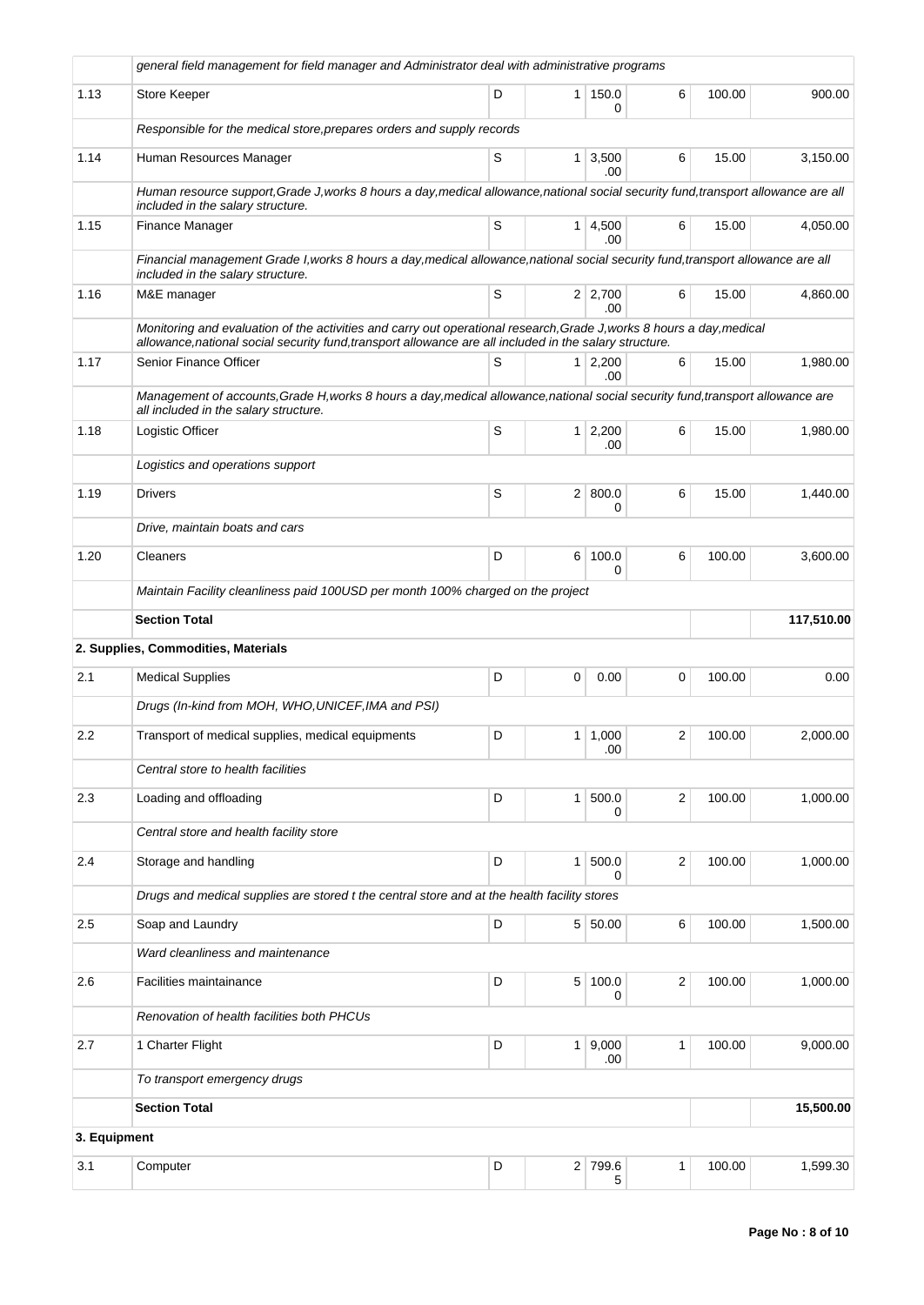|           | Reporting by Health manager, Health Specialist and reproductive health officer                                                                                                                                                                                                             |           |                |                       |                |        |           |  |  |  |
|-----------|--------------------------------------------------------------------------------------------------------------------------------------------------------------------------------------------------------------------------------------------------------------------------------------------|-----------|----------------|-----------------------|----------------|--------|-----------|--|--|--|
| 3.2       | Procurement of printing papers                                                                                                                                                                                                                                                             | D         | 1              | 200.0<br><sup>0</sup> | 6              | 100.00 | 1,200.00  |  |  |  |
|           | Printing reporting tools and report summaries @ 20USD per rim for 5 rims a month for 6 months                                                                                                                                                                                              |           |                |                       |                |        |           |  |  |  |
| 3.3       | Printer catridge                                                                                                                                                                                                                                                                           | D         | 1 <sup>1</sup> | 100.0<br>0            | 6              | 100.00 | 600.00    |  |  |  |
|           | Printing reporting tools and report summaries @ 25 USD per rim for 4 cartridges a month for 6 months making a total of 100 USD<br>per Month                                                                                                                                                |           |                |                       |                |        |           |  |  |  |
|           | <b>Section Total</b>                                                                                                                                                                                                                                                                       |           |                |                       |                |        | 3,399.30  |  |  |  |
|           | <b>4. Contractual Services</b>                                                                                                                                                                                                                                                             |           |                |                       |                |        |           |  |  |  |
| 4.1       | <b>Refreshing Training Staffs</b>                                                                                                                                                                                                                                                          | D         | 40             | 120.0<br>0            | $\overline{2}$ | 100.00 | 9,600.00  |  |  |  |
|           | Training on Basic Packages of HealthServices                                                                                                                                                                                                                                               |           |                |                       |                |        |           |  |  |  |
| 4.2       | <b>Community Dialogue Meetings</b>                                                                                                                                                                                                                                                         | D         |                | 30   24.00            | $\overline{2}$ | 100.00 | 1,440.00  |  |  |  |
|           | Community dialogue Meetings for 50 people (chiefs, community members) to discuss progress and provide feedback; Listen to<br>complaints from the community regarding service provision Soda and Lunch budgeted at USD 3 per person making a total of 150<br>USD per meeting*2 Meetings=300 |           |                |                       |                |        |           |  |  |  |
| 4.3       | Community outreach                                                                                                                                                                                                                                                                         | D         |                | 12 80.00              | 6              | 100.00 | 5,760.00  |  |  |  |
|           | Daily allowance for social mobilizers during outreach activities at 10 USD per person per visit for 20 Social Mobilizers for 1<br>outreach visit per site for two sites (Maker and Torkech) per month for six months visits=200*6=2400                                                     |           |                |                       |                |        |           |  |  |  |
|           | <b>Section Total</b>                                                                                                                                                                                                                                                                       |           |                |                       |                |        | 16,800.00 |  |  |  |
| 5. Travel |                                                                                                                                                                                                                                                                                            |           |                |                       |                |        |           |  |  |  |
| 5.1       | Health Specialist travel from Juba to field /DSA                                                                                                                                                                                                                                           | D         | $\mathbf{1}$   | 280.0<br>0            | $\overline{2}$ | 100.00 | 560.00    |  |  |  |
|           | Technical support (UNHAS) 2 Flights                                                                                                                                                                                                                                                        |           |                |                       |                |        |           |  |  |  |
| 5.2       | Programme Manager's travel                                                                                                                                                                                                                                                                 | D         | 1              | 280.0<br>0            | $\overline{2}$ | 100.00 | 560.00    |  |  |  |
|           | Quarterly Field Support supervision 2 flights                                                                                                                                                                                                                                              |           |                |                       |                |        |           |  |  |  |
| 5.3       | Health Manager travel to Juba for training/DSA                                                                                                                                                                                                                                             | D         | $\mathbf{1}$   | 280.0<br>0            | 4              | 100.00 | 1,120.00  |  |  |  |
|           | Training                                                                                                                                                                                                                                                                                   |           |                |                       |                |        |           |  |  |  |
| 5.4       | Facilities supervision on monthly basis from field office                                                                                                                                                                                                                                  | D         | 1              | 100.0<br>0            | 6              | 100.00 | 600.00    |  |  |  |
|           | visiting of health facilities site by the Manager on weekly, monthly basis                                                                                                                                                                                                                 |           |                |                       |                |        |           |  |  |  |
| 5.5       | Finance travel                                                                                                                                                                                                                                                                             | D         | $\mathbf{1}$   | 560.0<br>0            | $\overline{c}$ | 100.00 | 1,120.00  |  |  |  |
|           | Monthly finance travel for salary payment @ 280 per ticket return                                                                                                                                                                                                                          |           |                |                       |                |        |           |  |  |  |
|           | <b>Section Total</b>                                                                                                                                                                                                                                                                       |           |                |                       |                |        | 3,960.00  |  |  |  |
|           | 6. Transfers and Grants to Counterparts                                                                                                                                                                                                                                                    |           |                |                       |                |        |           |  |  |  |
| <b>NA</b> | NA                                                                                                                                                                                                                                                                                         | <b>NA</b> | 0              | 0.00                  | 0              | 0      | 0.00      |  |  |  |
|           | <b>NA</b>                                                                                                                                                                                                                                                                                  |           |                |                       |                |        |           |  |  |  |
|           | <b>Section Total</b>                                                                                                                                                                                                                                                                       |           |                |                       |                |        | 0.00      |  |  |  |
|           | 7. General Operating and Other Direct Costs                                                                                                                                                                                                                                                |           |                |                       |                |        |           |  |  |  |
| 7.1       | Internet                                                                                                                                                                                                                                                                                   | S         |                | $2 \mid 1,710$<br>.00 | 6              | 20.00  | 4,104.00  |  |  |  |
|           | Field and Juba communications                                                                                                                                                                                                                                                              |           |                |                       |                |        |           |  |  |  |
| 7.2       | Fuel and boat maintenance                                                                                                                                                                                                                                                                  | D         | $\mathbf{1}$   | 500.0<br>0            | 6              | 100.00 | 3,000.00  |  |  |  |
|           | Field activities transportation of drugs and referral of patients                                                                                                                                                                                                                          |           |                |                       |                |        |           |  |  |  |
| 7.3       | Field office maintenance and repairs (fence, tukuls & office)                                                                                                                                                                                                                              | D         | 1              | 1,751<br>.00          | 1              | 100.00 | 1,751.00  |  |  |  |
|           | Field compound for staffs                                                                                                                                                                                                                                                                  |           |                |                       |                |        |           |  |  |  |